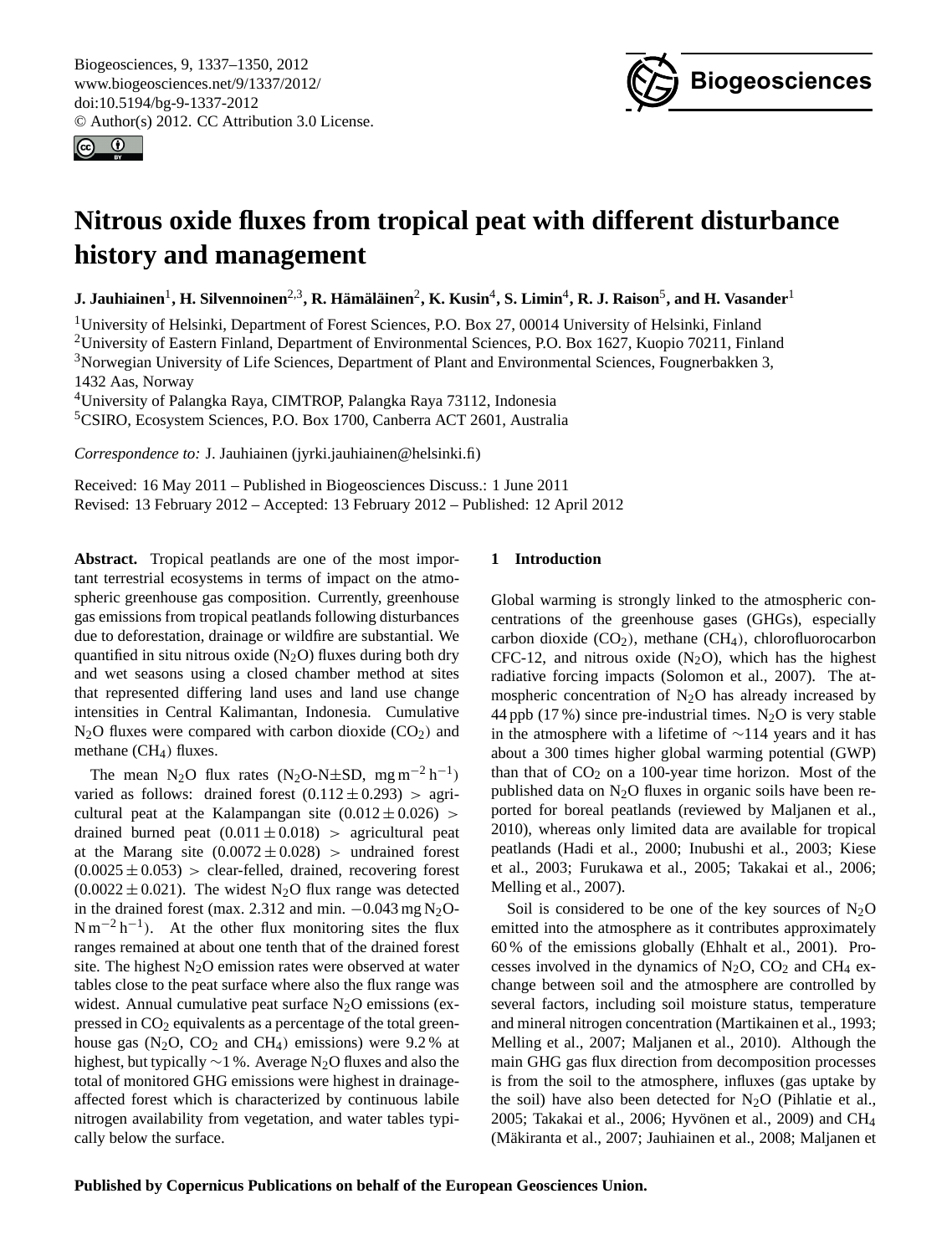al., 2010). CH<sub>4</sub> emissions are at their highest under strictly anaerobic conditions in soil, whereas  $CO<sub>2</sub>$  emissions predominate under aerobic conditions (Moore and Knowles, 1989). The  $N_2O$  emissions from soils are produced by the microbial processes of nitrification (conversion of  $NH<sub>4</sub><sup>+</sup>$  to NO<sub>3</sub><sup>-</sup>) and denitrification (NO<sub>3</sub><sup>-</sup> to N<sub>2</sub>O or N<sub>2</sub>). Maximum emissions of  $N<sub>2</sub>O$  are typical when intermediate conditions between aerobic and anaerobic states in soil prevail (Davidson et al., 2000). The source of  $N_2O$  often remains uncertain because denitrification and nitrification processes can occur simultaneously in the same soil aggregate (Davidson et al., 1986).

Since 1990, 5.1 Mha of the total 15.5 Mha of peatland in Peninsular Malaysia, and the islands of Borneo and Sumatra, which represent the main tropical peat deposit areas, have been deforested, drained and burned (Miettinen and Liew, 2010). Most of the remainder of this region's peat swamp forests have been logged intensively. Agriculture necessitates permanent drainage of peatlands as there is a need to secure oxygen availability for the roots of crop species grown on peat soils. Lowering of the water table for agricultural purposes in organic soils usually increases  $N_2O$  emissions in the temperate and boreal zones (Kasimir-Klemedtsson et al., 1997; Maljanen et al., 2010). In the tropics, the water table of undrained peat swamp forest fluctuates throughout the year. The forest floor base level is typically flooded for several months during the wet season, whereas the water table recedes a few decimetres below the peat surface during the dry season (Jauhiainen et al., 2005). An increase in oxygen availability during the dry season may lead to enhanced litter and peat decomposition and thus also nitrogen mineralization. In drainage-affected peat swamp forest, prolonged drained conditions may enhance sub-surface litter (fine root) turnover, potentially resulting in further increases in  $N_2O$  emissions. A change in land use from forest to agriculture has been found to enrich the  $N_2O$ -producing microorganisms in tropical peat (Yanai et al., 2007; Hashidoko et al., 2008) and to increase  $N_2O$  production (Takakai et al., 2006; Melling et al., 2007). This may be because land clearance and drainage result in an initial increase in the availability of decomposable organic matter in the form of logging residues.  $N_2O$ emissions may remain high if substantial N-fertilizer applications are made to increase agricultural productivity and for plantation forestry on nutrient deficient peat soils (Germer and Sauerborn, 2008; Murdiyarso et al., 2010). Peatland that has been drained, clear felled, burned and that has a sparse, non-woody vegetation cover can be considered as the most extreme land use type where limited litter deposition has an increasing importance in restricting labile organic nitrogen mineralization.

# **1338 J. Jauhiainen et al.: Nitrous oxide fluxes from tropical peat**

Tropical ombrotrophic peat swamp forest above ground biomass is typically in the range of 100 to 250 t C ha<sup>-1</sup> (Murdiyarso et al., 2010; Page et al., 2011), whereas the combined above- and below-ground biomass of undrained ombrotrophic boreal *Sphagnum* dominated peatland is about 85 t C ha−<sup>1</sup> (Laiho et al., 2003). During land use change, the vegetation biomass and nitrogen emissions may be expected to change more in the tropical forested peatlands in comparison to non-tropical peatlands characterized by *Sphagnum* and sedge communities. In Southeast Asia, repeated fire events are common on drainage affected, degraded peatland with each fire event causing successive losses of vegetation (Hoscilo et al., 2011) and, as a result of peat combustion, exposing older and more recalcitrant peat (Page et al., 2002). Losses in vegetation cover and exposure of poorer soil lead to a reduction in the store of labile nitrogen compounds in the peat system. In peatlands managed for small-scale agriculture, controlled burning of the peat surface and crop residues, in combination with N-fertilization, aim to lower peat acidity and increase nitrogen availability (Takakai et al., 2006). The potential for continuous high nitrogen mineralization rates are possible in the tropics because high temperatures in peat are quite stable throughout the year (Jauhiainen et al., 2008, 2012).

The objective of this study was to quantify  $N_2O$  exchange dynamics between the peat and the atmosphere and to estimate the importance of this greenhouse gas under typical tropical peat land uses. Research questions were: firstly, does the land use, defined by differences in vegetation cover and peat water table conditions, result in differences in  $N_2O$ flux? Secondly, to what extent does annual  $N_2O$  flux balance compare with the balances of the other two main greenhouse gases in peat (i.e.  $CO<sub>2</sub>$  and  $CH<sub>4</sub>$ )? The study was conducted by comparing soil – atmosphere  $N_2O$  flux rates across five different land uses under characteristic field conditions and by comparison of cumulative  $N_2O$  fluxes with the previously published  $CO<sub>2</sub>$  and  $CH<sub>4</sub>$  balances for the same study sites. The annual peat water table cycle usually differs according to land use, while differences in vegetation and peat characteristics are properties formed over time. Water table depth was selected as the common gas flux controlling factor monitored in this study. Drainage was expected to increase the N2O fluxes in sites characterized by forest. In the drained areas, vegetation type and amount was expected to have greater importance for  $N_2O$  fluxes than differences in water table depth. The presence of vegetation and drained conditions, that provide labile carbon and nitrogen and increased oxygen availability for decomposition processes in peat, were expected to enhance the GWP impact of cumulative  $N_2O$  and  $CO<sub>2</sub>$  emissions, but to decrease it for CH<sub>4</sub>.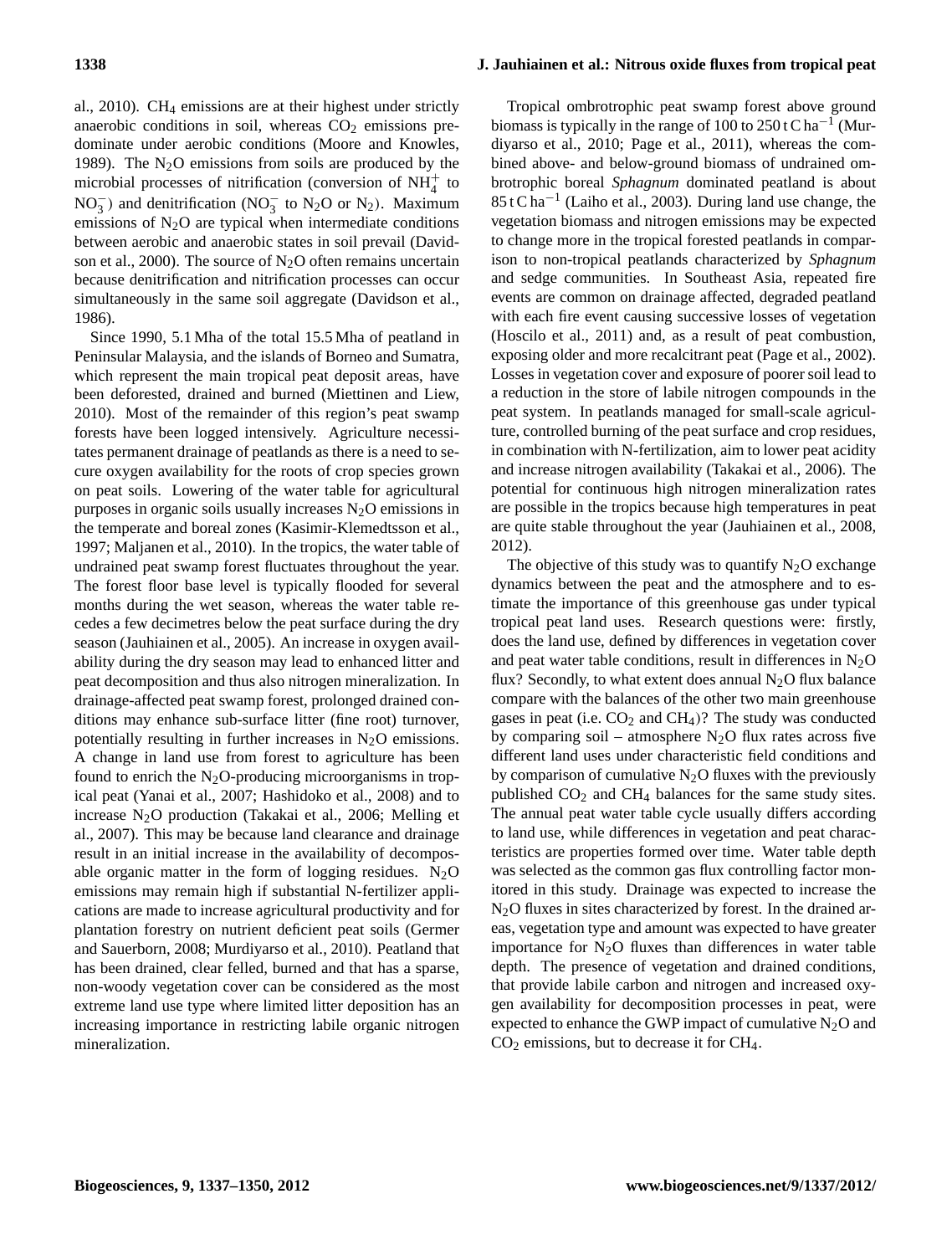# **J. Jauhiainen et al.: Nitrous oxide fluxes from tropical peat 1339**

### **2 Methods**

#### **2.1 Study sites**

Study sites were located within ∼20 km of Palangka Raya city in Central Kalimantan Province, Indonesia. The climate in the area is characterized by a relatively unvarying temperature, high humidity, and high rainfall intensity. The mean monthly temperature varies between 24 and 27 ◦C. The mean annual rainfall varies between 1900 and 3000 mm along the southern coast of Borneo, with an overall mean of around 2700 mm in the study area. The wettest months are December, January and February, whereas the driest months are August and September. The average evapotranspiration is fairly constant at an annual total of around 1350 mm, and it usually exceeds mean monthly rainfall in the July to September dry period (Hooijer et al., 2008).

The study included five land use types. Three of the land use types had forest cover; these were the undrained forest (UF), drained forest (DF), and drained clear-felled but recovering forest (DRF). Land use types on clear-felled drained open peat areas included drained burned peat (DBP) and land drained for agriculture (AP Ka and AP Ma) (Fig. 1). The pristine peat swamp forest conditions in this study, both in terms of vegetation status and hydrological conditions, were represented by the UF site in the Sabangau forest (Fig. 1; Tables 1, 2; Jauhiainen et al., 2005). Trees with  $\geq$ 5 cm diameter breast height comprised over 99 % of trees in the UF site area, with a total aboveground biomass of about  $312 \text{ tha}^{-1}$ and a total below-ground root biomass of about  $26.5$  tha<sup>-1</sup> (Sulistiyanto, 2004). Three of the drainage-affected sites (DF, DRF, DBP) were inside the Ex-Mega Rice Project (EMRP) area, close to its northwest corner (Fig. 1). The EMRP area is about 1 000 000 ha, and makes up one of the largest continuous areas of degraded tropical peat in the region. This area was clear-felled and drained for food production purposes in the mid 1990s, but many parts have been abandoned because they were found to be unsuitable for the intended agricultural production. The major difficulties encountered were controlling the peat water table and the demanding physico-chemical properties associated with deep peat. The DF, DRF and DBP sites were influenced by one large drainage canal built for water table management. The canal had been originally constructed to be about 25 m wide with a maximum depth of 4.5 m. The water table in the canal was not controlled and it increased drainage from the area, especially during the dry season. Severe fires in 1997 (Page et al., 2002) had consumed several decimetres of the surface peat and all trees and bushes at the DBP site. Subsequently, the area was taken over by ferns, such as *Stenochlaena palustris*, which grew on higher surfaces during the flux monitoring period. Data collection and subsequent analyses at the DRF site became limited by a fire event in 2002, which largely removed the vegetation cover. The two agricultural land use sites (Kalampangan and Marang) were in unvegetated fallow peat outside the EMRP area (Fig. 1). There had previously been either no or very low N-fertilizer inputs at these sites. Peat thickness ranged from 2 m to 3 m for the undrained forest site and the Marang agricultural site to about 4 m for the other sites.

Monitoring locations were positioned on the base (lowest) soil surfaces at the respective study sites. This surface type provided a sufficiently large flat area for air sampling installations, ensured a relatively equal distance from the water table surface, and it was vegetation free at all of the sites. Previous fires had destroyed the original peat surface and created a secondary hummock and hollow/base surface microtopography at the DBP site. The microtopography of the forest floor at the UF, DF and DRF sites comprised of base (hollow) surfaces that were typically free of vegetation, whereas hummocks, which were largely formed from tree root systems, were covered by tree seedlings. The gas sampling technique used in this study required setting up permanent collar installations partly into the surface peat; the root filled hummocks at the forest sites were considered to be too fragile and heterogenic environments for these installations, thus sampling at these sites was only performed in the hollows (discussed in Sect. 4.5). The soil surfaces at the two agriculture sites were flat. Further information on the site characteristics and the gas flux monitoring location setups at individual sites are summarized in Table 1, while information on peat and water table characteristics are shown in Table 2.

#### **2.2 Sample collection, analysis and data processing**

#### **2.2.1 Sample collection**

Air samples were taken at 3 to 9 locations from each site (Table 1). Depending on the site, monitoring locations were either randomly positioned or arranged along a transect. Square, open-top aluminium frames with the dimensions (W  $\times$  L  $\times$  H) 60  $\times$  60  $\times$  40 cm were used for collecting the air samples. These frames were equipped with a groove for water sealing on the upper edging. They were permanently installed into the peat to a maximum depth of 15 cm from the lower frame edging. The area enclosed by the frame was kept free of sprouting vegetation by cutting it away at the soil surface level as soon as it emerged. Prior to each sampling event, the frame groove was filled with water, and a 10 cm high lid was placed on the groove to form a closed chamber for air sampling. A fan mounted inside the chamber mixed the air. For each gas flux determination, four air samples were drawn into 60 ml syringes from the inlet of the chamber lid at 5 min intervals over a 20 min enclosure period. Prior to sampling, 20 ml glass vials were filled with nitrogen (99.5 %  $N_2$ ) and made airtight by sealing them with rubber septa for sample storage before analysis. During sampling these vials were flushed with 40 ml of the sample air and then over-pressurized with the remaining 20 ml. From 2002 onwards, 12 ml evacuated glass vials (Labco Extainer)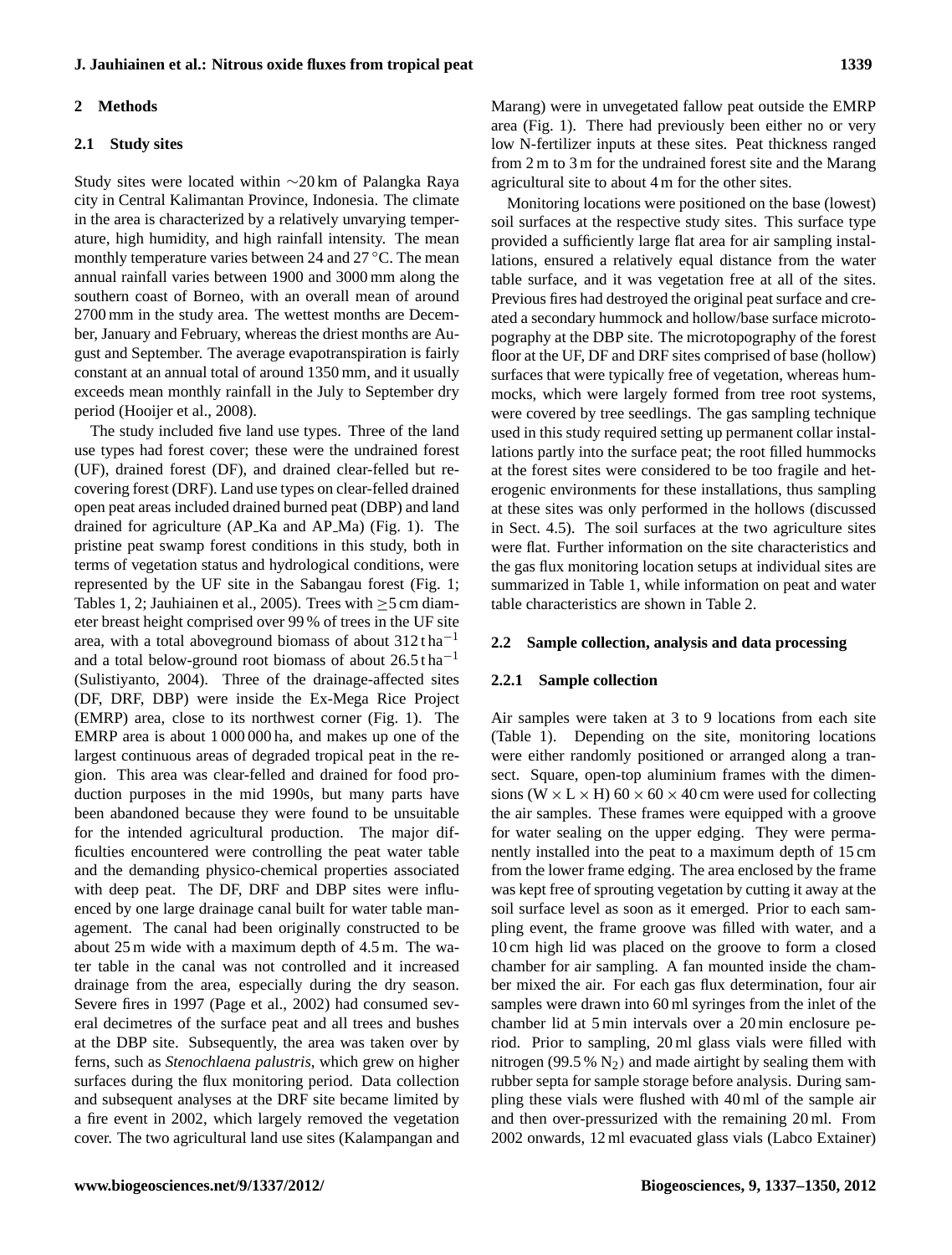| Site/<br>Acronym/<br>Co-ordinates/<br>Reference                                                                                   | Site characteristics                                                                                                                                                                                                                                     | Gas flux monitoring arrangements                                                                                                                                                                                                                                                             |
|-----------------------------------------------------------------------------------------------------------------------------------|----------------------------------------------------------------------------------------------------------------------------------------------------------------------------------------------------------------------------------------------------------|----------------------------------------------------------------------------------------------------------------------------------------------------------------------------------------------------------------------------------------------------------------------------------------------|
| Undrained forest/<br>UF/<br>$2^{\circ}19'18.2''$ S,<br>113°54'07.7" E/<br>Jauhiainen et al. (2005)                                | - forest, selectively logged prior to 1998<br>- hummock-hollow microtopography<br>- not fire affected<br>- undrained<br>- humic upmost surface peat and sapric peat at<br>greater depths                                                                 | $-$ three sub-sites separated by about 500–1000 m<br>distances<br>- 3 monitoring locations randomly within<br>$\sim$ 100 m radius at each sub-site<br>- air sampling 4 times a week for 3–5 weeks dur-<br>ing dry and wet season in 2000 and 2001                                            |
| Drained forest/<br>DF/<br>$2^{\circ}20'42.06''$ S,<br>114°2'12.18" E/<br>Jauhiainen et al. (2008)                                 | - forest, selectively logged prior to 1998<br>- hummock-hollow microtopography<br>- not fire affected<br>- drained (uncontrolled) since mid 1990's<br>- humic upmost surface peat and sapric peat at<br>greater depths                                   | $-$ one monitoring transect with $4-5$ gas monitor-<br>ing locations orientated diagonal to the canal at<br>$\sim$ 50 m distances between them<br>air sampling from 3 to 5 times weekly for 3-5<br>weeks during dry and wet season in 2001 and<br>2002, and frequent monitoring in 2004-2007 |
| Drained recovering forest/<br>DRF/<br>$2^{\circ}20'26.74''$ S,<br>$114^{\circ}2'16.48''$ E/<br>Hirano et al. (2009)               | - practically clear-felled prior to 1998 but tree veg-<br>etation was recovering<br>- hummock-hollow microtopography<br>- peat fire affected in 1997<br>- drained (uncontrolled) since mid 1990's<br>- shallow humic surface peat but mostly sapric peat | - one monitoring transect with 4 gas monitoring<br>locations lined up diagonally to canal at $\sim$ 50 m<br>distances between them<br>- air sampling from 2 to 3 times weekly for 3-5<br>weeks during dry and wet seasons in 2001 and<br>2002<br>- Fire destroyed the site in September 2002 |
| Drained burned peat/<br>DBP/<br>$2^{\circ}20'16.60''$ S,<br>114°8'46.74" E/<br>Jauhiainen et al. (2008)                           | - practically clear-felled since 1998, grow mostly<br>ferns<br>- secondary hummock-hollow microtopography<br>- reoccurred fire events during 1997/98 and 2002<br>- drained (uncontrolled) since mid 1990's<br>- sapric peat                              | $-$ one monitoring transect with $4-5$ gas monitor-<br>ing locations lined up diagonally to canal at<br>$\sim$ 50 m distances between them<br>air sampling from 2 to 3 times weekly for $3-5$<br>weeks during dry and wet season in 2001 and<br>2002, and frequent monitoring in 2004-2007   |
| Agricultural peat in Kalampan-<br>gan/<br>$AP_Ka$<br>$2^{\circ}17'24.11''$ S,<br>$114^{\circ}1'0.32''$ E/<br>Hirano et al. (2009) | - clear-felled and drained in 1980s, fallow peat,<br>bare peat<br>- flat peat surface<br>- repeatedly burnt surface peat<br>- drained (shallow)<br>- sapric peat                                                                                         | $-$ one monitoring sub-site with 3 gas monitoring<br>locations randomly within $\sim$ 100 m radius<br>$-$ air sampling about 3 times a week for 3-5<br>weeks during dry and wet season in 2001 and<br>2002                                                                                   |
| Agricultural peat in Marang/<br>$AP_Ma$<br>$2^{\circ}4'27.30''$ S,<br>113°46'33.10" E/                                            | - cleared for household farming in late 1990's, fal-<br>low land taken over by grasses<br>- flat peat surface<br>- burnt<br>- drained (shallow)<br>- sapric peat                                                                                         | - one monitoring sub-site with 3 gas monitoring<br>locations randomly within $\sim$ 100 m radius<br>- air sampling from 2 to 3 times weekly for 3-5<br>weeks during dry and wet season in 2001 and<br>2002                                                                                   |

**Table 1.** Key characteristics of the gas flux monitoring sites, and details of the gas flux sampling regimes used in the study.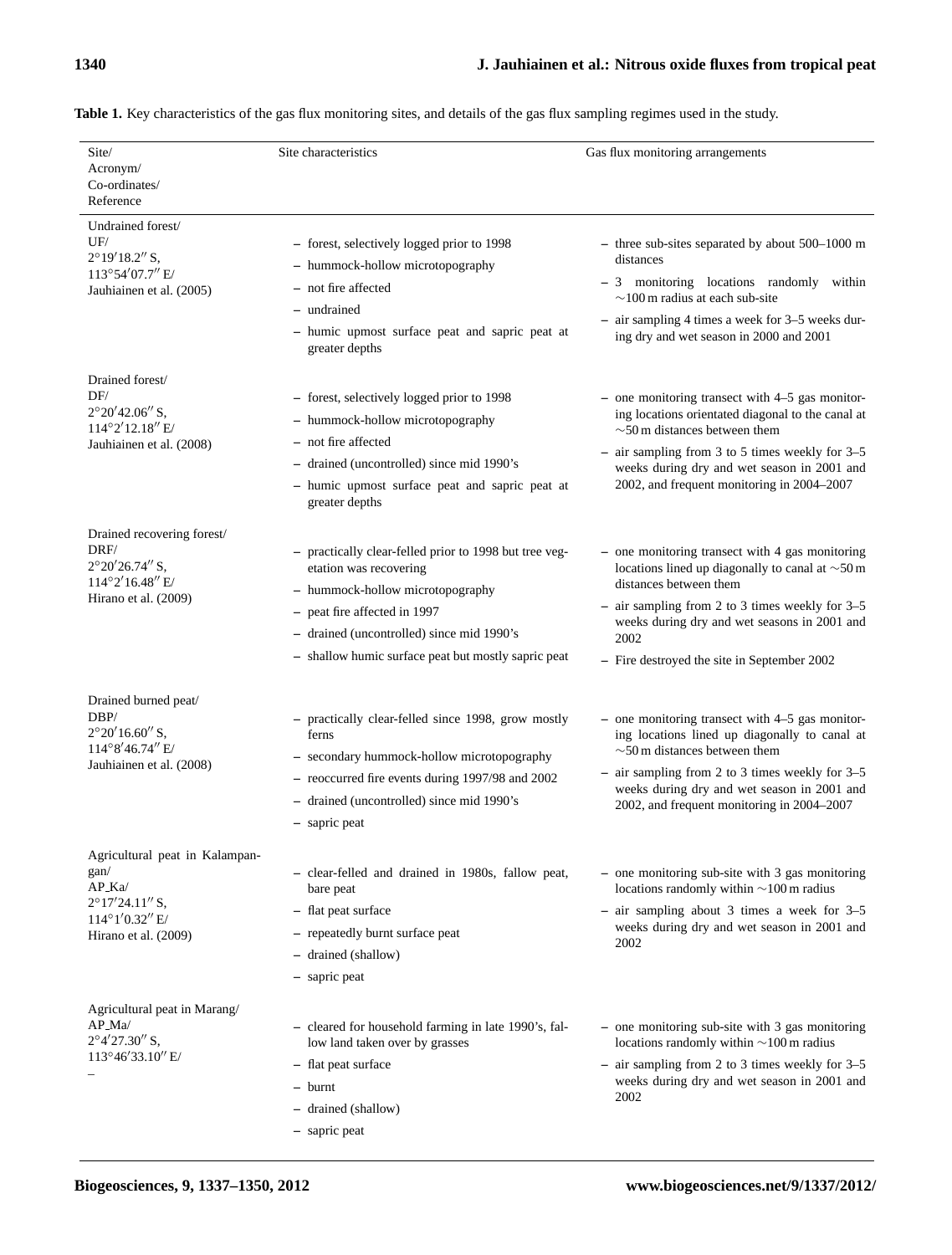

by the white dotted line. **Fig. 1.** Greenhouse gas flux monitoring sites in Central Kalimantan, Indonesia. North-East border of Ex-Mega Rice Project area is outlined

691 of Ex-Mega Rice Project area is outlined by the white dotted line. were used for sample storage by filling each vial with 20 ml of the sample air. Gas impenetrability of the glass vials were ensured during transportation by an additional seal made by hot-melt glue, which was applied to the caps.

# **2.2.2 Sample analysis**

Nitrous oxide concentrations from air samples collected during 1999–2002 were analyzed using a gas chromatograph (GC) (Hewlett Packard Series II, Palo Alto, US) equipped with two two-meter long packed columns (Hayesep Q (80/100 mesh), Porapak S (80/100 mesh) and an electron capture detector for  $N_2O$  analysis. After 2002,  $N_2O$  concentrations were analyzed by using a GC (Agilent 6890N, Agilent Technologies Deutschland GmbH, Waldbronn, Germany) equipped with a peristaltic pump (Minipuls 3, Gilson Inc., Middleton, WI, USA), an autosampler (Gilson autosampler 222XL, Gilson Inc., Middleton, WI, USA) and an electron capture detector for  $N_2O$  analysis. The setup and details of the HP-GC are fully described in Nykänen et al. (1995) and the details of the Agilent-GC in Maljanen et al. (2007). Details of the  $CO<sub>2</sub>$  and  $CH<sub>4</sub>$  analyses are provided in the references cited in Fig. 5.

Each  $N<sub>2</sub>O$  flux reading was analysed for linearity based on concentrations in consecutive air samples drawn from the closed chamber, and concentration in each sample was also compared with deviation in GC standard gas concentration readings. A determined  $N_2O$  flux readout was rejected when the change in consecutive sample concentrations was less than the deviation in the standard gas samples.

# **2.2.3 Water tables at sites**

The peat water table depths of the DF and DBP sites was monitored by installing an automated water table level logger (Keller DCX-22, Winterthur, Switzerland) in one base surface at the most distant gas flux monitoring location, ∼300 m, from the canal. Water table data were collected with KADEC-UN and -UP data loggers (Kona System C. Ltd., Sapporo, Japan) at the UF, DRF and AP<sub>-</sub>Ka sites. The longterm, water table depth data provided by these data loggers were the same as reported in previously published  $CO<sub>2</sub>$  and CH<sup>4</sup> studies (Jauhiainen et al., 2005, 2008; Hirano et al., 2009).

22 during air sampling events (Jauhiainen et al., 2008). During the air sampling events, water table depths were measured manually by using a dipwell placed next to each gas flux monitoring location. Soil surface level differences between each gas monitoring location (manually recorded water tables) and water table logger location (continuous water table data) in each site were compared and the small water table depth differences were adjusted for in subsequent water table depth calculations. A summary of the water table range during gas flux monitoring is shown in Table 1. The water table depths were expected to differ at those  $N_2O$  monitoring locations that were arranged along a transect diagonal to canal within a 300 m range of the canal in the drained DF, DRF and DBP sites. However, the differences remained low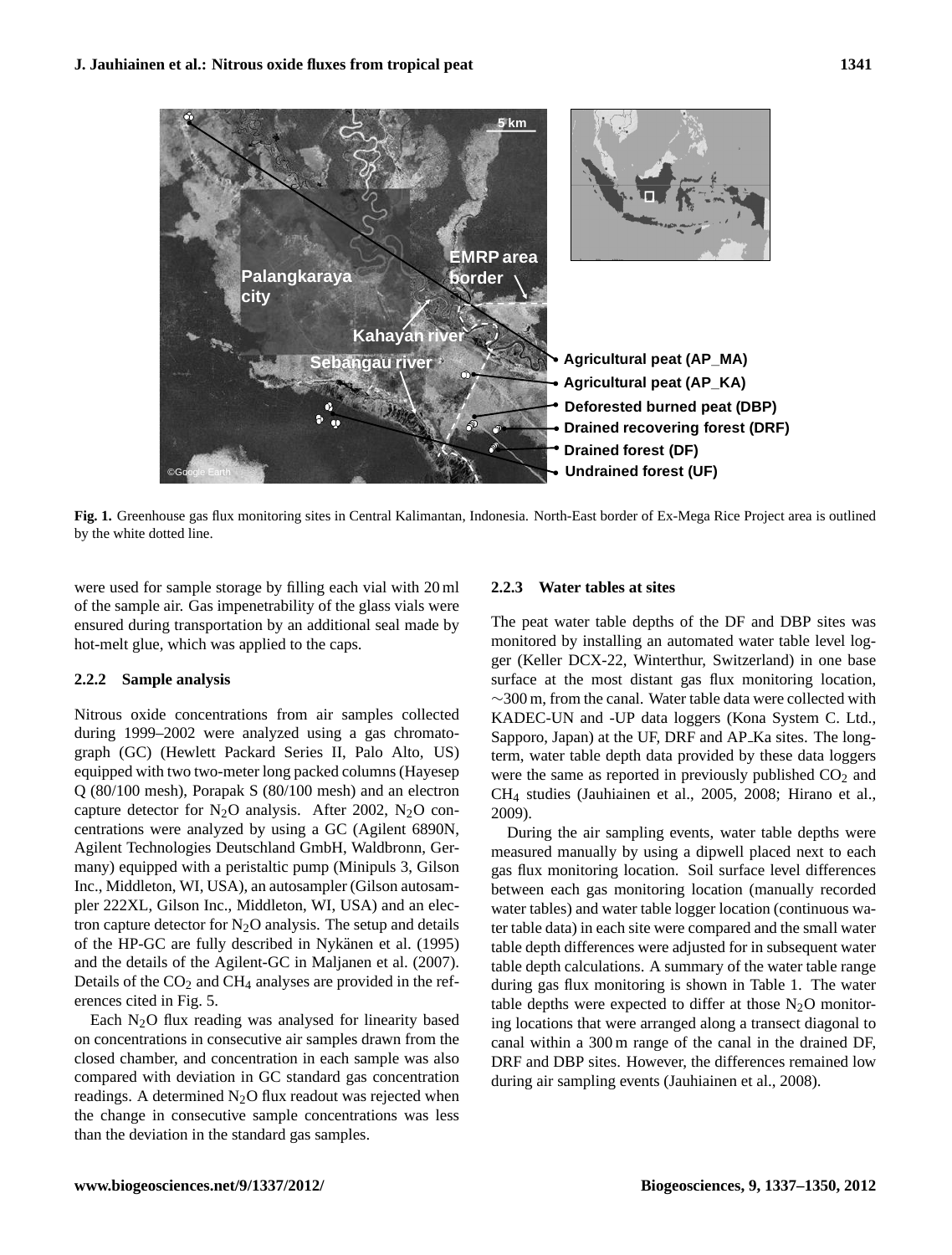The water table data of the  $N_2O$  flux analysis were divided into classes according to the peat water table depths measured during air sampling. Each of the water table depth classes covered a 10 cm range and was named according to its mean water table depth class (the water table depth range below the peat surface from 0.05 m to 0.15 m was specified as "0.1 m class" etc.). Mean daily water table (logger) data, corrected to manually recorded flux monitoring location water tables, were used for cumulative  $N_2O$  flux calculations at the UF, DF, DBP and AP Ka sites.

## **2.2.4 Data analysis**

 $N<sub>2</sub>O$  fluxes were calculated from a linear temporal change of gas concentration inside the closed chamber. The mean flux rate for each site (with data from sub-sites pooled together) for each water table depth class (see Sect. 2.2.3) was multiplied by the respective number of days for each water table depth class, and the resultant cumulative fluxes were then summed together to produce cumulative  $N_2O$  fluxes that were integrated over one-year periods. Linear or nonlinear models were not used for the gas flux vs. water table depth calculations because such models would have probably given underestimates of the occasional highly deviating  $N_2O$  flux observations.

Spatial and temporal variations of fluxes were scrutinised in more detail in the data obtained from the DF and DBP sites where the air sampling was carried out at regular intervals (approximately every two weeks) during 2004–2007. For these two datasets, 75 % quartile limits were set as a boundary for separating between those fluxes that differed greatly from the typical flux levels. For statistical comparison of flux means, one-way analysis of variance was applied.

#### **3 Results**

#### **3.1 N2O flux characteristics**

The majority of the  $N_2O$  flux readings (up to the 75% quartile limit) were found to be less than  $0.02 \text{ mg N}_2\text{O}$ - $\text{Nm}^{-2} \text{h}^{-1}$  at most of the sites (Fig. 2; Table 3). However, the exception was the DF site where the limit was 0.08 mg N<sub>2</sub>O-N m<sup>-2</sup> h<sup>-1</sup>. As much as 50 % of the readings were  $\leq 0.005$  mg N<sub>2</sub>O-N m<sup>-2</sup> h<sup>-1</sup> in data obtained from the UF, DRF, DBP, and AP MA sites. At the AP KA site, 50 % of the flux readouts were  $\leq 0.01$ . Negative N<sub>2</sub>O fluxes, i.e. influxes into the soil, occurred at all sites although detected influxes were quantitatively the minor part of the flux data both in terms of the number of flux events and also by flux rate value. The largest number of detected  $N_2O$  influx events, i.e. over 25 % of the data, was found at the undrained UF forest site.

The  $N<sub>2</sub>O$  flux monitoring conducted during monitoring periods (2001–2002 and 2004–2007) at the DF and DBP sites showed a marked ( $P < 0.05$ ,  $F = 5.938$ , one-way ANOVA)



**Fig. 2.** N<sub>2</sub>O fluxes (mg N<sub>2</sub>O-N m<sup>-2</sup> h<sup>-1</sup>) at various water table depths (m). Different forms in circles (if applicable) refer to different gas flux monitoring periods. Two panels are provided for the DF site, one with equal scale to the other sites and one with wider scale (panel which shows all data for the DF site is pointed at by arrows and dotted line in it denotes upper scale limit of the other panels). Site type codes are defined in Fig. 1 and Table 1.

increase in mean flux rates over time at the drainage-affected DF forest and a decreasing trend in mean flux (not statistically significant) rates at the open degraded DBP site (Fig. 2; Table 3).

At most sites, the range of fluxes was wider over a limited water table depth range near the peat surface (Figs. 2, 3). The widest N<sub>2</sub>O flux range (between 2.312 and  $-0.043$  mg N<sub>2</sub>O- $N m^{-2} h^{-1}$ ) was obtained at the DF site, and these fluxes were scattered over the water table depths between 0.2 m and 0.4 m (Figs. 2, 3; Table 3). The next highest range in the  $N_2O$ fluxes was obtained at the UF site, with maximum flux values of about one tenth of those at the DF site. Moreover, the flux range extreme at the DF site was reached when the water tables were at the peat surface. The definitive flux range for the DRF site remains unknown because of a data gap for moderately drained conditions, but the detected flux range was at its widest under flooded conditions. The  $N_2O$  flux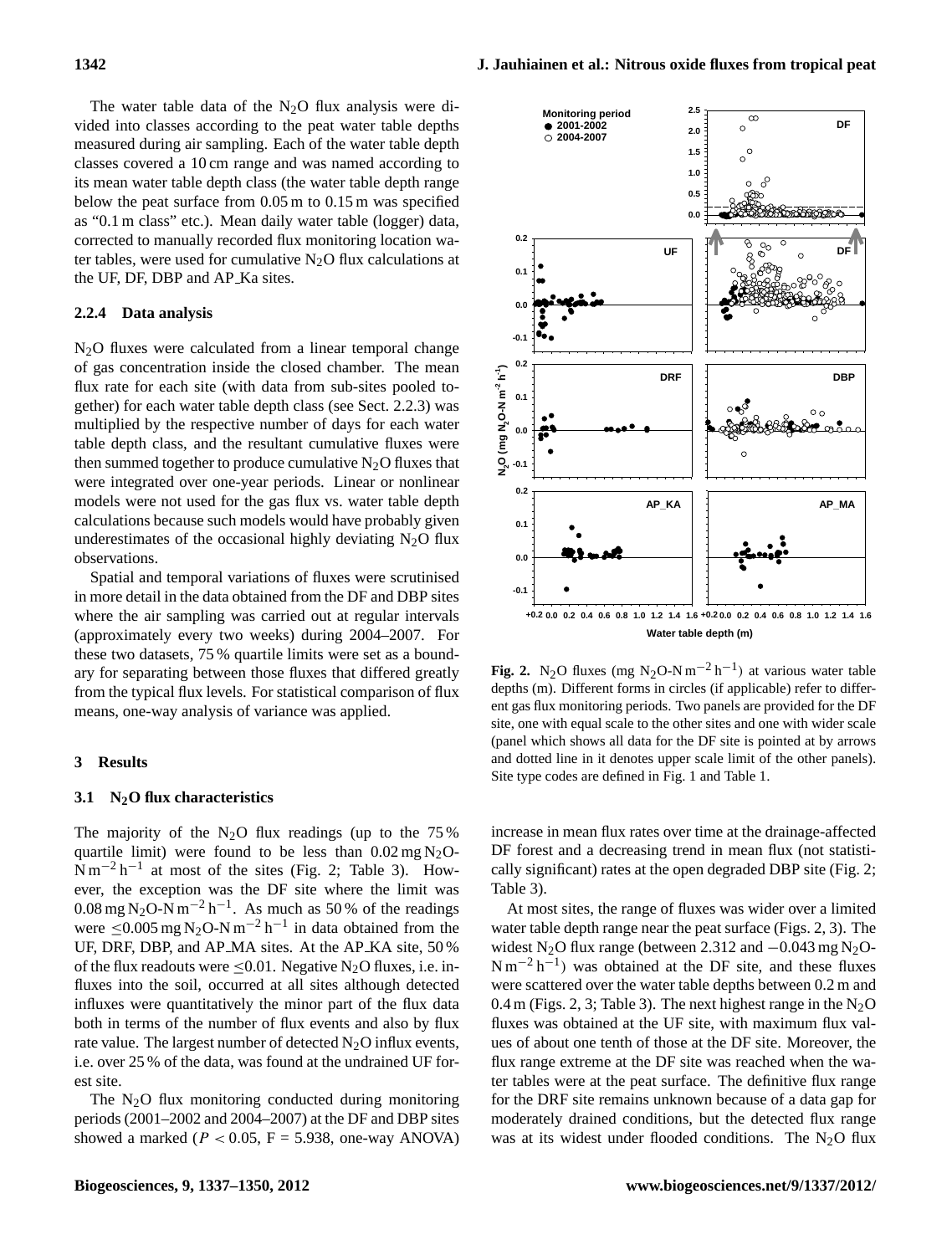|              |                  | Sampling depth (m) | UF                | DF                | DRF <sup>(1)</sup> | <b>DBP</b>        | AP_KA             | $AP\_MA$ <sup>(1)</sup> |
|--------------|------------------|--------------------|-------------------|-------------------|--------------------|-------------------|-------------------|-------------------------|
| Water table  |                  |                    |                   |                   |                    |                   |                   |                         |
| mean         | $\mathfrak{m}$   |                    | $0.10 \pm 0.23$   | $0.56 \pm 0.34$   | $0.31 \pm 0.47$    | $0.43 \pm 0.38$   | $0.43 \pm 0.23$   | $0.43 \pm 0.19$         |
| min.         | $\boldsymbol{m}$ |                    | 0.57              | 1.57              | 1.09               | 1.52              | 0.78              | 0.69                    |
| max.         | $\boldsymbol{m}$ |                    | $+0.18$           | $+0.03$           | $+0.12$            | $+0.19$           | 0.14              | 0.12                    |
| Peat         |                  |                    |                   |                   |                    |                   |                   |                         |
| depth        | $\boldsymbol{m}$ |                    | $2 - 3$           | $\overline{4}$    | $\overline{4}$     | $\overline{4}$    | $\overline{4}$    | $2 - 3$                 |
| bulk density | $g \, cm^{-3}$   | $0.1 - 0.15$       | $0.132 \pm 0.009$ | $0.170 \pm 0.029$ | n.d.               | $0.199 \pm 0.022$ | $0.175 \pm 0.010$ | $0.223 \pm 0.033$       |
|              | $g \, cm^{-3}$   | $0.1 - 1.0$        | $0.141 \pm 0.017$ | $0.164 \pm 0.041$ | n.d.               | $0.151 \pm 0.036$ | $0.152 \pm 0.022$ | n.d.                    |
| C-content    | $\frac{0}{0}$    | $0.1 - 0.15$       | $55.3 \pm 0.7$    | $54.3 \pm 2.4$    | $57.9^{(3)}$       | $58.2 \pm 0.26$   | $57.9 \pm 2.50$   | n.d.                    |
|              | $\frac{0}{0}$    | $0.1 - 1.0$        | $58.0 \pm 2.8$    | $58.6 \pm 3.4$    | n.d.               | $57.2 \pm 0.80$   | $56.9 \pm 4.64$   | n.d.                    |
| N-content    | $\%$             | $0.1 - 0.15$       | $1.6 \pm 0.04$    | $1.7 \pm 0.01$    | $1.7^{(3)}$        | $0.84 \pm 0.08$   | $0.91 \pm 0.06$   | n.d.                    |
|              | $\frac{0}{0}$    | $0.1 - 1.0$        | $1.4 \pm 0.38$    | $1.04 \pm 0.4$    | n.d.               | $0.76 \pm 0.08$   | $0.82 \pm 0.07$   | n.d.                    |
| $C:N$ -ratio |                  | $0.1 - 0.15$       | 34.6              | 31.9              | 34.1               | 69.3              | 63.6              | n.d.                    |
|              |                  | $0.1 - 1.0$        | 41.4              | 56.3              | n.d.               | 75.3              | 69.4              | n.d.                    |
| $pH^{(2)}$   |                  | $0.1 - 1.0$        | 3.3               | 3.0               | $3.8^{(3)}$        | 3.4               | 3.4               | n.d.                    |

**Table 2.** Summary of general peat and water table (WT) depth characteristics at the flux monitoring sites. Means are shown with standard deviations.

<sup>1</sup> Some of the data were not determined (n.d.) because the site conditions were changed before soil sampling, i.e. due to fire at the DRF site and due to farming activities at the AP\_MA site.

(2) Mean of 3–5 measurements determined from the samples collected from peat profile. Measured from suspension of volumetric mixture of peat and deionised water (1:2) by WinLab Data line pH meter.

(3) Adopted from Takakai et al. (2006).

| Site               | Observation period $(*)$ | N   | Mean   | <b>SD</b> | Min.      | Max.   | $25%$ ile | 50 % ile (Median) | 75 % ile |
|--------------------|--------------------------|-----|--------|-----------|-----------|--------|-----------|-------------------|----------|
| UF                 |                          | 54  | 0.0025 | 0.0528    | $-0.0998$ | 0.1166 | $-0.0040$ | 0.0054            | 0.0098   |
| DF                 | 1                        | 41  | 0.0106 | 0.0207    | $-0.0409$ | 0.0504 | 0.0053    | 0.0090            | 0.0185   |
|                    | 2                        | 209 | 0.1313 | 0.3164    | $-0.0428$ | 2.3120 | 0.0134    | 0.0397            | 0.1016   |
|                    | 1 and 2                  | 250 | 0.1115 | 0.2928    | $-0.0428$ | 2.3120 | 0.0098    | 0.0315            | 0.0806   |
| <b>DRF</b>         | 1                        | 20  | 0.0022 | 0.0213    | $-0.0629$ | 0.0449 | 0.0006    | 0.0050            | 0.0076   |
| <b>DBP</b>         | 1                        | 31  | 0.0148 | 0.0193    | $-0.0174$ | 0.0889 | 0.0039    | 0.0113            | 0.0201   |
|                    | 2                        | 109 | 0.0096 | 0.0178    | $-0.0705$ | 0.0736 | 0.0020    | 0.0052            | 0.0127   |
|                    | 1 and 2                  | 140 | 0.0107 | 0.0182    | $-0.0705$ | 0.0889 | 0.0024    | 0.0058            | 0.0155   |
| AP <sub>-</sub> KA | 1                        | 35  | 0.0123 | 0.0259    | $-0.0955$ | 0.0901 | 0.0045    | 0.0127            | 0.0195   |
| AP_MA              | н                        | 27  | 0.0072 | 0.0275    | $-0.0868$ | 0.0593 | 0.0024    | 0.0088            | 0.0157   |

**Table 3.** Summary statistics on N<sub>2</sub>O fluxes (mg N<sub>2</sub>O-N m<sup>-2</sup> h<sup>-1</sup>) at monitoring sites.

(∗) Observation period refers to time of gas flux sampling at DF and DBP sites where pilot study (1) monitoring preceded a longer (2) gas flux monitoring period. See Table 1 for further details.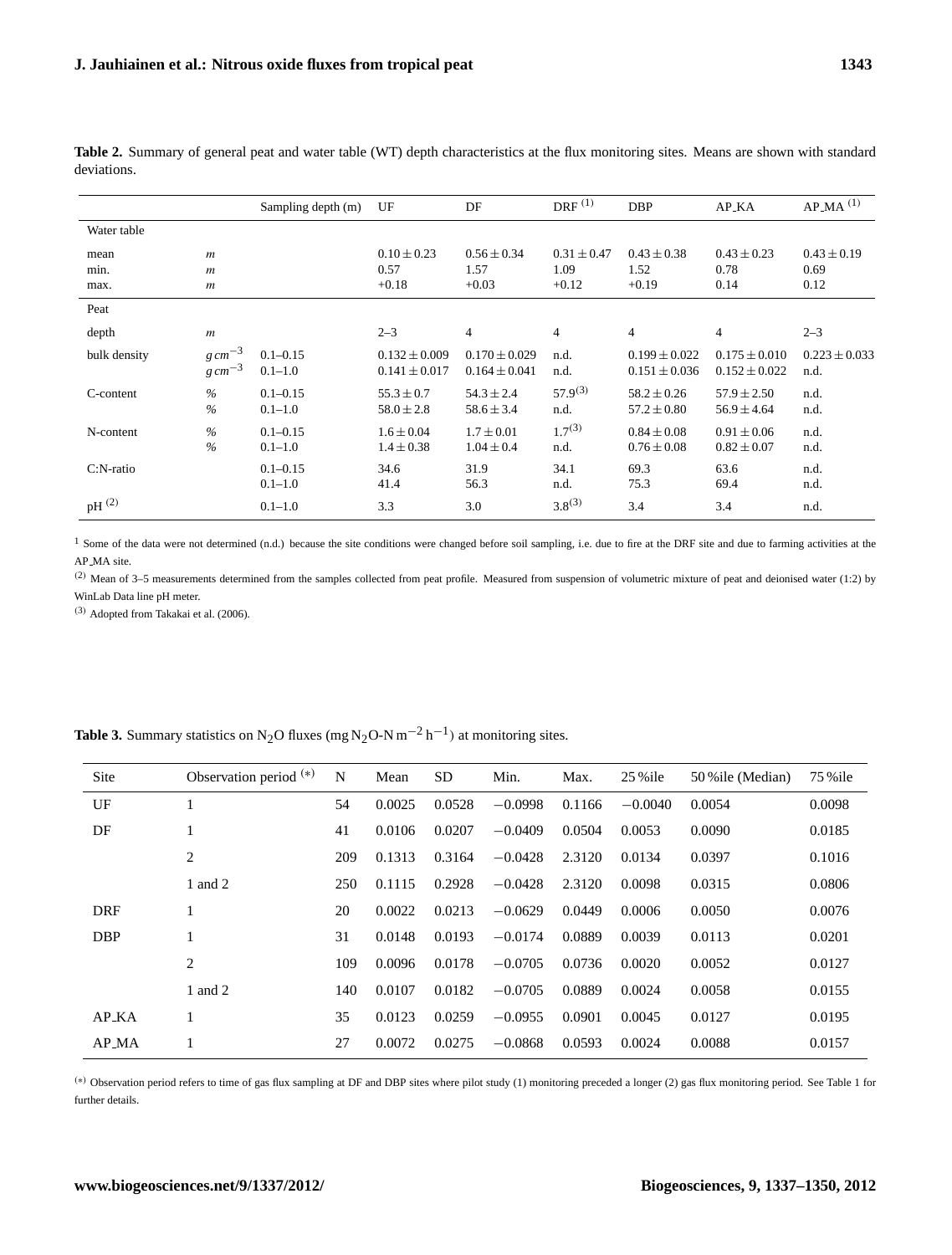

Open boxes denote fluxes for monitoring period 2000-2001 and shadowed boxes for 2004-2007. Panel on left is with scale showing all data and panel on right shows details with smaller scale (dotted lines denote scale limit of the other panel and zero flux). **Fig. 3.** Boxplot of median, quartiles and extreme N<sub>2</sub>O fluxes (mg N<sub>2</sub>O-N m<sup>-2</sup> h<sup>-1</sup>) at various water table depth classes (m) at the DF site.

range at the DBP site data was slightly wider at 0.1–0.3 m among the four sites included in this compa water table depths (Fig. 2; Table 3). At the two permanently drained agricultural sites  $N_2O$  fluxes were scattered seemingly at random over the water table depth range (Fig. 2).

#### **3.2 Spatial and temporal variation in N2O fluxes**

Data collected from five flux monitoring locations in the drained forest (DF) site included 62 flux readings in excess of 0.0806 mg N<sub>2</sub>O-N m<sup>-2</sup> h<sup>-1</sup>, which was the determined boundary for the high emission range at the 75 % quartile limit (Fig. 4; Table 3). Contributions from the five flux monitoring locations to the high flux values group were; 10, 31, 23, 18, and 19 %, along the transect which lead away from the canal. The mean flux  $(\pm SD)$  in this high flux category at the DF site was  $0.38 \pm 0.50$  mg N<sub>2</sub>O-N m<sup>-2</sup> h<sup>-1</sup> and all individual fluxes in the group were obtained when water tables were relatively close to the peat surface  $(0.38 \pm 0.19 \,\text{m})$ .

The boundary of the high flux rate at the 75% quartile limit for the deforested burned peat (DBP) site was 0.0155 mg N<sub>2</sub>O-N m<sup>-2</sup> h<sup>-1</sup> (Table 3). The highest 25 % percentile data from the five monitoring locations at the DBP site included 25 flux readings (Fig. 4). Contributions of the individual measurement locations at increasing distance from the canal were;  $20$ ,  $12$ ,  $8$ ,  $44$ , and  $16\%$ . There was no clear association between high flux rates and water table depth (classes) at this site. The mean emission  $(\pm SD)$  in the high flux group was  $0.033 \pm 0.018$  mg N<sub>2</sub>O-N m<sup>-2</sup> h<sup>-1</sup> and the mean water table depth that resulted in this emission was  $0.51 \pm 0.33$  m.

#### **3.3 Cumulative N2O fluxes**

The drained DF forest site cumulative  $(\pm SD)$  N<sub>2</sub>O emission  $(1581.3 \pm 41.7 \text{ mg N}_2\text{O-N m}^{-2} \text{ y}^{-1})$  was the highest

among the four sites included in this comparison. The UF site annual N<sub>2</sub>O emission was  $55.9 \pm 10.3$  mg N<sub>2</sub>O-N m<sup>-2</sup>, for the deforested DBP site mean annual emission was  $76.4 \pm 2.8$  mg N<sub>2</sub>O-N m<sup>-2</sup>, and for the agricultural AP\_Ka peatland site it was  $20.6 \pm 7.8$  mg N<sub>2</sub>O-N m<sup>-2</sup>. The N<sub>2</sub>O flux contribution to the total emission of gases including  $CO<sub>2</sub>$ , and CH<sup>4</sup> is shown in Fig. 5 and discussed in Sect. 4.4.

#### **4 Discussion**

#### **4.1 N2O flux characteristics**

24 forest in Central Kalimantan (Takakai et al., 2006). The highest N<sub>2</sub>O flux readings (max. 2.3 mg N<sub>2</sub>O-N m<sup>-2</sup> h<sup>-1</sup> and mean  $0.38 \text{ mg N}_2\text{O-N m}^{-2} \text{ h}^{-1}$ ) in this study were obtained from the drained forest (DF) site, which were about 10-fold higher than those measured at the other sites. In comparison, the maximum fluxes from other studies were reported to be about one tenth that of the DF site in Padang Alan (~0.200 mg N<sub>2</sub>O-N m<sup>-2</sup> h<sup>-1</sup>) and in mixed swamp forest (~0.270 mg N<sub>2</sub>O-N m<sup>-2</sup> h<sup>-1</sup>) in Sarawak (Melling et al., 2008), and for secondary forest (max.  $0.584 \text{ mg N}_2\text{O}$ -N m−<sup>2</sup> h −1 ) in Amuntai, Indonesia (Hadi et al., 2005). In general, the DF site mean flux rate  $(0.11 \text{ mg N}_2\text{O}$ - $Nm^{-2}h^{-1}$ ) in this study is among the highest detected for tropical forest peat sites and compares with the reported mean flux of  $0.157 \text{ mg N}_2\text{O-N m}^{-2} \text{ h}^{-1}$  detected in secondary forest in Barabai in Indonesia (Hadi et al., 2000) and a mean flux of 0.086 mg N<sub>2</sub>O-N m<sup>-2</sup> h<sup>-1</sup> in regenerating

Mean  $N_2O$  fluxes measured at the UF (0.003 mg  $N_2O$ -N m<sup>-2</sup> h<sup>-1</sup>) and the DRF (0.002 mg N<sub>2</sub>O-N m<sup>-2</sup> h<sup>-1</sup>) sites are small emissions, and within the mean flux range (from  $-0.020$  to  $0.1 \text{ mg N}_2\text{O-N m}^{-2} \text{ h}^{-1}$  reported for pristine and secondary peat swamp forest sites in other studies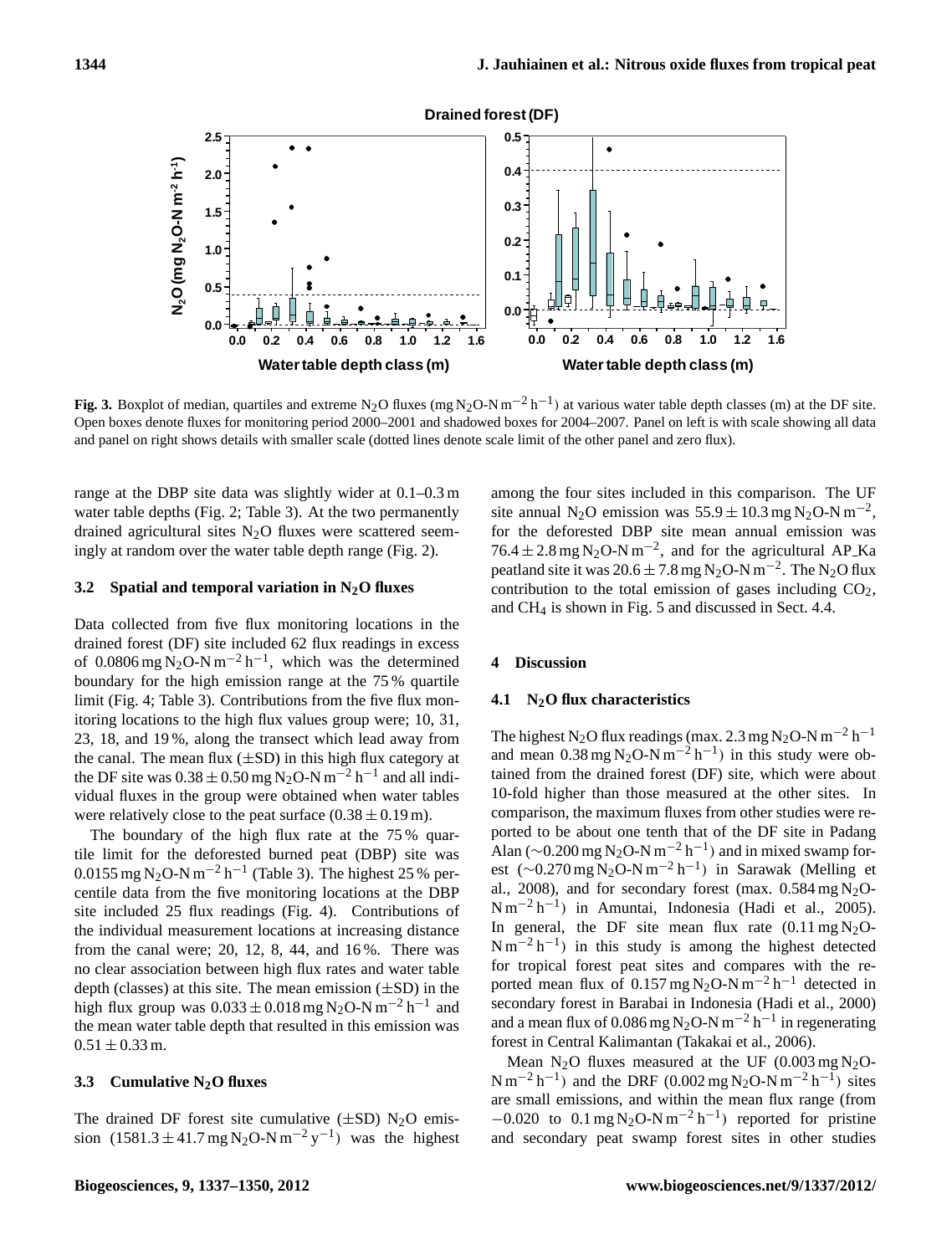

Fig. 4. N<sub>2</sub>O fluxes and the respective water table depth in the gas flux monitoring locations at the DF and DBP sites during the 2004–2007 period. Limits of the highly differing fluxes based on 75 % quartiles (dash lines) are;  $\geq 0.0806$  (mg N<sub>2</sub>O-N m<sup>-2</sup> h<sup>-1</sup>) at the DF site and  $\geq$ 0.0155 (mg N<sub>2</sub>O-N m<sup>-2</sup> h<sup>-1</sup>) at the DBP site. The different symbols denote specific five gas flux monitoring locations on the site.

(Inubushi et al., 2003; Furukawa et al., 2005; Takakai et al., 2006; Melling et al., 2007, 2008). Takakai et al. (2006) reported higher dry- and wet season mean  $N_2O$ fluxes (0.019 and 0.055 mg N<sub>2</sub>O-N m<sup>-2</sup> h<sup>-1</sup>) for the same regenerating forest area as those measured at the DRF site in this present study. The  $N_2O$  mean flux at the DBP site (0.01 mg N<sub>2</sub>O-N m<sup>-2</sup> h<sup>-1</sup>) was within the reported range of flux means for abandoned lands (from −0.030 to  $0.120 \,\text{mg}\,\text{N}_2\text{O-N}\,\text{m}^{-2}\,\text{h}^{-1}$ ) in South- and Central Kalimantan (Hadi et al., 2000; Takakai et al., 2006). Furthermore, Takakai et al. (2006) reported a relatively similar mean  $N_2O$ flux (0.008 mg N<sub>2</sub>O-N m<sup>-2</sup> h<sup>-1</sup>) for an area with similar land use history close to the DBP site. The unfertilized agricultural site mean N<sub>2</sub>O flux rates (0.012 mg N<sub>2</sub>O-N m<sup>-2</sup> h<sup>-1</sup> for AP<sub>-Ka</sub> and 0.0072 mg for AP<sub>-Ma</sub>, respectively) were much lower in comparison to the calculated mean of fertilized and unfertilized cultivated tropical peatlands, i.e.  $0.442 \text{ mg N}_2\text{O}$ -N m−<sup>2</sup> h −1 (Hadi et al., 2000, 2005; Furukawa et al., 2005; Takakai et al., 2006). However, Furukawa et al. (2005) reported similar and even lower mean fluxes for some agricultural lands.

Studies on boreal waterlogged peatlands have shown that denitrification, limited by the supply of mineral nitrogen, may be increased after drainage, as the diffusion of oxygen to the peat increases both mineralisation of organic matter and strictly aerobic nitrification processes. Enhanced nitrification further supplies nitrate for denitrification in the aerobic/anaerobic interface, which can be seen as increased  $N_2O$ emissions (Martikainen et al., 1993). Vegetation at the two selectively logged primary forests (UF and DF sites) was apparently similar and both forests could probably maintain comparably high rates of organic matter production, but the annual water table depth characteristics at these forests differed. The  $N_2O$  fluxes were notably high within the 0.4– 0.2 m water table depth range at the drained forest (DF) site, whose concurrent condition was close to that of the annual median water table depth (0.35 m and 0.39 m for the years 2004/2005 and 2005/2006; Jauhiainen et al., 2008), or just slightly higher than mean water table depth during air sample collection (Table 2). The DF site forest floor was hardly ever covered by water (Fig. 4; Table 2). In addition to decomposition of peat substrate, continued supply of labile carbon and nitrogen compounds in recently deposited litter into the moderately moist and oxic conditions in the peat creates the potential for continued high aerobic decomposition at the drainage affected (DF site) forest (Jauhiainen et al., 2008), and thus a potential for high  $N<sub>2</sub>O$  emissions.

In the undrained UF forest both the mean water table depth of 0.1 m and also the water tables near the peat surface (both above and below the surface) resulted in high  $N<sub>2</sub>O$  flux rates (Fig. 2; Table 2). Flooding of the undrained forest may last up to six months annually (Takahashi et al., 2002; Jauhiainen et al., 2005), which limits the depth of the unsaturated peat profile and the duration of drained conditions. Water tables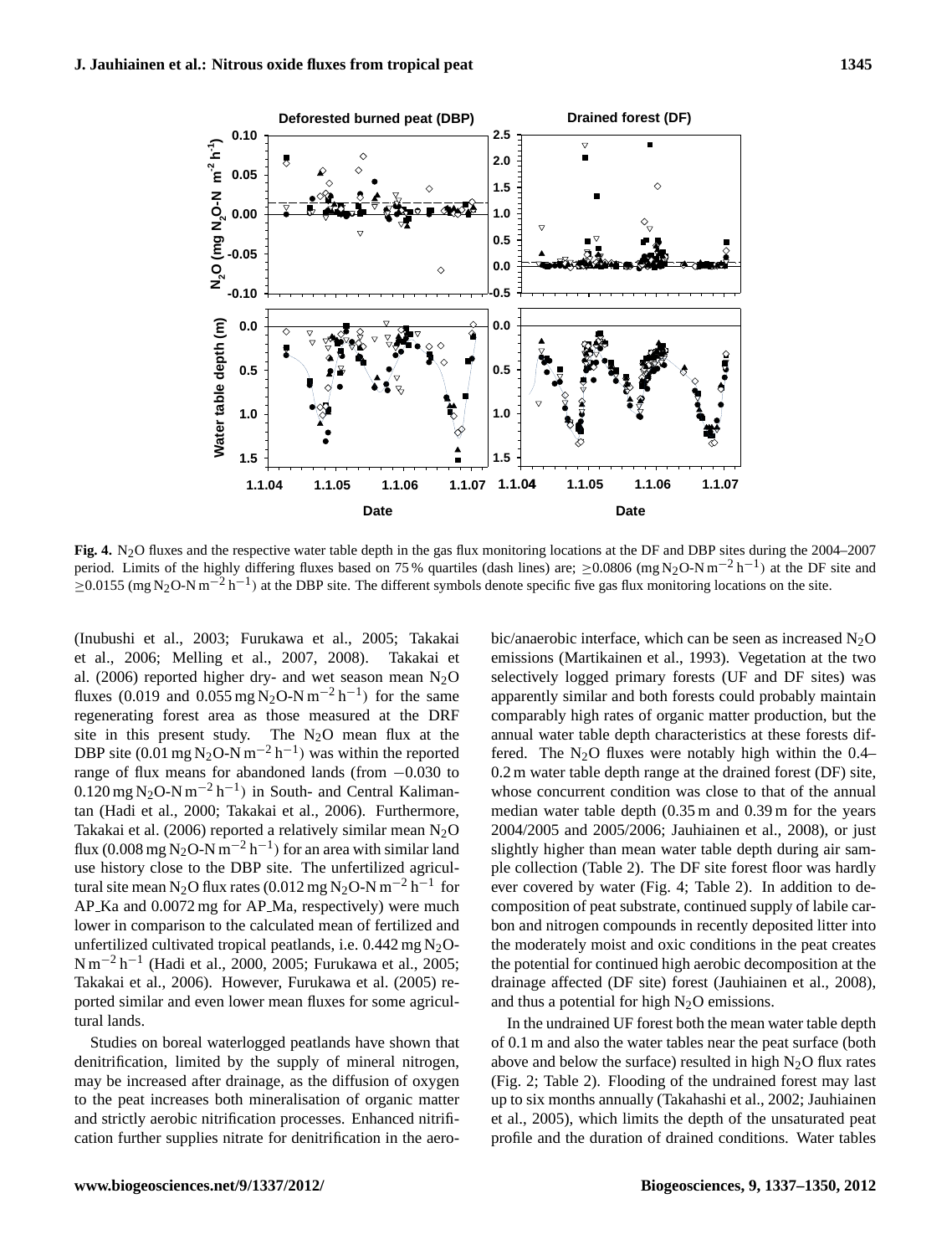

**Fig. 5.** Annual cumulative  $CO_2$ ,  $CH_4$  and  $N_2O-N$  fluxes contains the CO<sub>2</sub>, CH<sub>4</sub> and N<sub>2</sub>O-N fluxes (Mean±SD) expressed as CO<sub>2e</sub> equivalents (g CO<sub>2e</sub> m<sup>-2</sup> yr<sup>-1</sup>) in b peak based on 100 years perspective in radiative forcing, i.e.  $CO_2$  = 1, CH<sub>4</sub> = 25, N<sub>2</sub>O = 298 (Solomon et al., 2007). Relative contribution of three gases to the total GWP (%  $CO<sub>2e</sub>$ ) at sites is shown at lower right corner. Cumulative  $CO<sub>2</sub>$  and CH<sub>4</sub> flux rates and water table depth data; UF from Jauhiainen et al. (2005); DF and DBP from Jauhiainen et al. (2008), and AP Ka from Hirano et al. (2009).

close to the peat surface (but below the surface) had a rather limited effect on the  $N_2O$  fluxes at the UF site in this study. Nonetheless, it could be expected that general water level drawdown and increase in depth of moderately moist and aerobic peat would enhance fluxes in forest, as was indeed detected at the DF site. Flux data were collected at the UF site during the late phase of the dry season (August–September) and thus the possible flux peak during water level draw-down at the start of dry season or during rising water tables may have been missed at this site.

At the open DBP and agricultural sites, carbon and nitrogen inputs in litter were minimal due to the loss of tree cover and subsequent fires that had restricted vegetation regeneration. Fires consuming low biomass vegetation and peat may have temporarily enhanced nitrogen mineralization in the area (Takakai et al., 2006) but the impact on this study can be considered minimal because there was more than a two year period between the latest fire event and the start of flux monitoring. As a result of the preceding events, the peat C:N-ratio was relatively high at these sites (Table 2). Recalcitrant peat, containing relatively increasing amounts of complex polysaccharide substrates, found in this area (J. Jauhiainen, unpublished) is a poor resource for N-mineralization. Thus low N-mineralization did manifest as low/moderate N<sub>2</sub>O emissions at this site. Due to the long term shortage of notable litter inputs, oxidation  $CO<sub>2</sub>$  emission rates were also

# **1346 J. Jauhiainen et al.: Nitrous oxide fluxes from tropical peat**

relatively low at the DBP and AP Ka sites (Jauhiainen et al., 2005, 2008; Hirano et al., 2009). The surface peat porosity in drained compacted peat was lower than that found in forest peat (Takakai et al., 2006). Takakai et al. (2006) suggests that this promotes the creation of anoxic conditions under increased peat moisture conditions which may lead to the potential predominance of  $N_2$  production in the denitrification process. Only modest background information is available for the AP Ma site. However, low farming intensity, poor water management (drainage was limited by surrounding poorly drained areas), and a relatively short time period since the initial drainage are the suggested reasons for the higher N<sub>2</sub>O flux variation found at this site (Table 1, Fig. 2).

(Pihlatie et al., 2005; Hyvönen et al., 2009; Phillips and Po- $N<sub>2</sub>O$  influx was detected for all the sites, with the observed rates well within the GC detection limits. Most often these influxes were detected in wet, but not necessarily flooded, conditions. At sites where the original peat surface was lost by oxidation after drainage and fires (DBP and both AP sites), influxes were also recorded for deep water table depth conditions, which may have resulted in temporary anaerobic conditions created in the compacted peat. For example, anaerobic conditions may occur after a recent rain event as noted by Davidson et al. (2000). In general, detected  $N_2O$ influx rates were fewer in number and smaller than the efflux rates at comparable water table depths (Figs. 2, 3, 4; Table 3). N<sub>2</sub>O influxes have also been reported in other studies on tropical peat for the following land-uses: abandoned arable field and secondary forest (Inubushi et al., 2003), deforested burned peat and regenerating forest (Takakai et al., 2006), oil palm and sago palm plantations and drainage-affected forest (Melling et al., 2007). Moreover, studies for other soil types under other climatic conditions have recorded influx events drebarack, 2009; Liu et al., 2010). Although the prerequisite of a potentially high labile carbon and nitrogen pool resulting from vegetation biomass dynamics was met at the DF and UF sites (Sulistiyanto, 2004), uncertainty remains about the actual mechanism involved in  $N<sub>2</sub>O$  influx, including the presence of bacterial strains capable of expressing the  $N_2O$ reductase enzyme, or nitrate availability in the peat. In general, the mechanisms involved in soil  $N_2O$  uptake are not very clear and need to be further studied.

### **4.2 Spatial and temporal variation in N2O fluxes**

Spatial and temporal variations of fluxes were investigated in detail at the drained forest (DF) and open burned (DBP) sites. The main interest in the spatial and temporal variation was the high-level emissions in the 75 % quartile, because most of the fluxes were small and evenly distributed over various water table conditions. The mean of high  $N<sub>2</sub>O$ efflux values at the DF site was about 10 times higher that of the DBP site. The high emission events at the DF site occurred when water tables were closer to the peat surface than those found at the DBP site, where these events were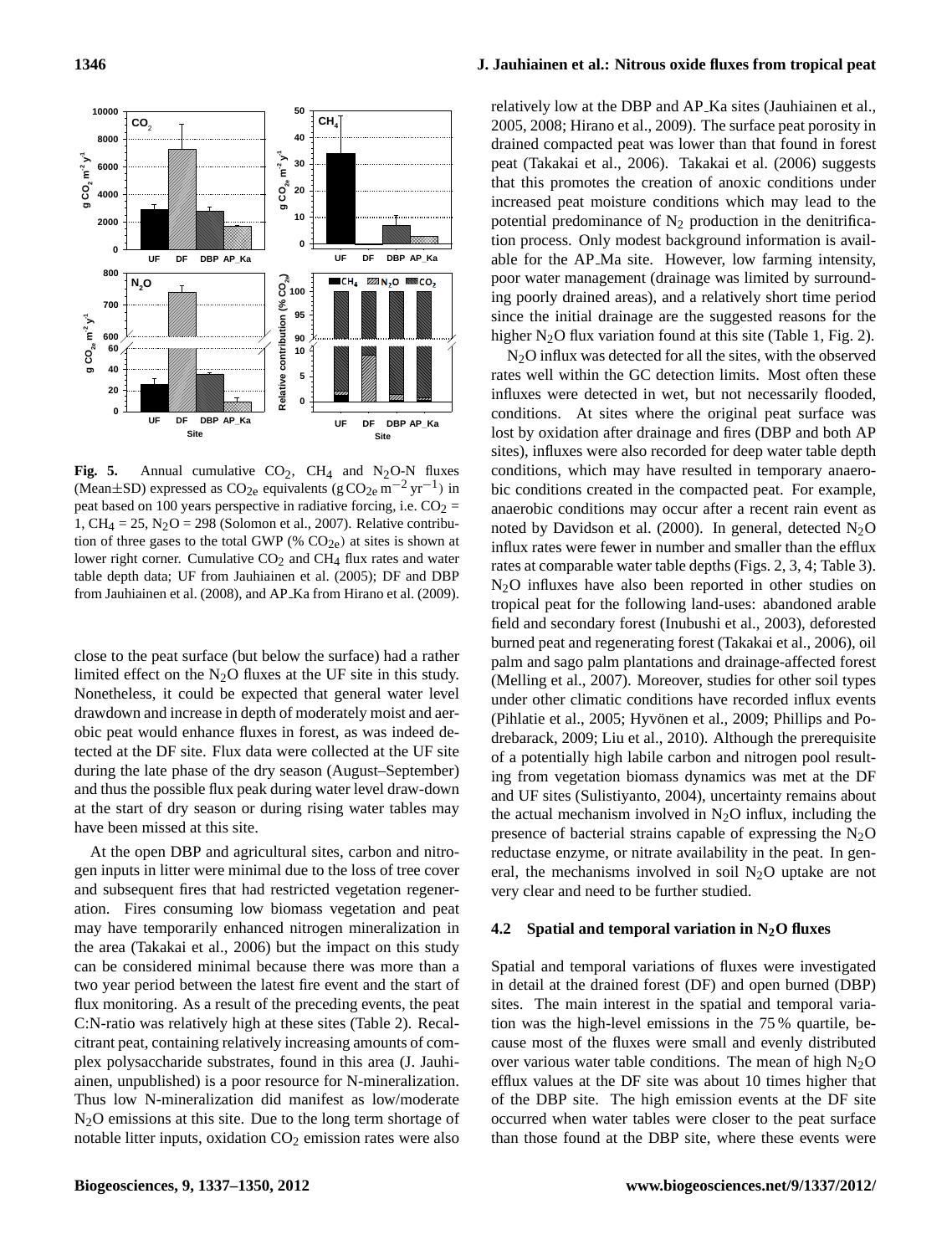scattered over a wider range of water table depths. The monitoring locations at the DF site contributed relatively equally to this high emission group, i.e. about 20 % contribution from three locations out of the five. Relative contributions to the high emission group varied more at the DBP site monitoring locations, and were between 8 % and 44 %. Distance of monitoring locations from the drainage canal could not be causally connected to the number of high flux events because the order of these high flux events along with the monitoring transect locations was random. As noted earlier (Sect. 2.2.3), water table depths were comparable along both transects and therefore depth per se can not explain the differences.

Temporal factors also result in high  $N_2O$  pulse events, and the evidence for this in the present study is mostly seen in the DF data where the highest effluxes tended to be associated with rising water table conditions during the early wet season. Thus the "temporal" effect could be also considered as "condition dependent". In the case of the DF site, the potential for emission peaks in these data appear to be created when the water table depth is close to the annual mode but above the annual mean depth (Table 2; Sect. 4.1). Reported fluxes from the same area as the DF and DRF sites, collected by Takakai et al. (2006), clearly show an increase in the  $N<sub>2</sub>O$  flux range after the onset of the wet season in November, whereas low soil moisture conditions resulted in low efflux. Increased frequency of water filtration through the peat and rising water tables after the onset of the wet season improve peat moisture conditions and, with sufficiently oxic conditions in the surface peat, will enhance decomposition of fine root and leaf litter deposited during drier conditions, resulting in the detected surge in  $N_2O$  emissions at the DF site found in this study. How frequently such high  $N_2O$ flux pulses occur, how long they last, and the spatial and temporal coverage of such flux hot spots remain to be studied in more detail.

### **4.3 Cumulative N2O fluxes**

N<sub>2</sub>O emission at the DF site (1581 mg N<sub>2</sub>O-N m<sup>-2</sup> yr<sup>-1</sup>) was well above other reported mean cumulative emissions from forest growing on tropical peat (Inubushi et al., 2003; Takakai et al., 2006; Melling et al., 2007, 2008), except for reported emissions from a secondary forest site in Amuntai, Indonesia (1340 mg N<sub>2</sub>O-N m<sup>-2</sup> yr<sup>-1</sup>; Hadi et al., 2005). The DF site annual  $N_2O$  emission was at least 4-fold that of the next highest reported emissions  $(60-400 \text{ mg N}_2\text{O}$ - $N m^{-2} yr^{-1}$ ) in similar forest growing on peat in the study area (Takakai et al., 2006). One possible explanation for the large difference between cumulative emissions found at the DF site in this study and in the study by Takakai et al. (2006) might be that emissions in the latter were calculated by the direct multiplication of mean monthly fluxes (extrapolated from monitoring event readouts) with several days elapsing between the monitoring events. In contrast, the methodological approach used in this present study used daily peat water table depth values as a reference for flux extrapolation. Another explanation is that mean fluxes at the DF site have increased over a relatively short period of time after year 2002 (Figs. 2, 3; Tables 1, 3). The results presented by Takakai et al. (2006) also indicate an increasing trend in wet season mean N2O fluxes over time from 2002 to 2004 for this area.

The undrained forest (UF) annual  $N_2O$  emission (55.9 mg N<sub>2</sub>O-N m<sup>-2</sup> yr<sup>-1</sup>) was about 1/28th that of the DF site. It lies within the flux range reported for forests on tropical peat, i.e. from  $-50$  to 1340 mg N<sub>2</sub>O-N m<sup>-2</sup> yr<sup>-1</sup> (Inubushi et al., 2003; Takakai et al., 2006; Melling et al., 2007, 2008). The closest match among undrained forest emission rates is 120 mg N<sub>2</sub>O-N m<sup>-2</sup> yr<sup>-1</sup> from Padang Alan forest in Sarawak (Melling et al., 2007). The drained, recovering DRF forest cumulative  $N_2O$  emissions were not calculated in this study. However, Takakai et al. (2006) reported annual emissions of 40 and  $400 \text{ mg N}_2\text{O-N} \text{ m}^{-2} \text{ yr}^{-1}$  for similar forest types in the same area.

The deforested burned DBP site annual  $N_2O$  emission of 76.4 mg N<sub>2</sub>O-N m<sup>-2</sup> yr<sup>-1</sup> was close to the emissions reported for comparable land use types in the same area (97 and  $150 \text{ mg N}_2\text{O-N m}^{-2} \text{ yr}^{-1}$ ; Takakai et al., 2006). In an earlier study, Inubushi et al. (2003) reported a notable annual N<sub>2</sub>O influx  $(-37 \text{ and } -110 \text{ mgN}_2\text{O-N m}^{-2})$  for old abandoned croplands. The annual cumulative  $N_2O$  emission (20.6 mg N<sub>2</sub>O-N m<sup>-2</sup>) for the agricultural AP<sub>-</sub>Ka site was the lowest in this study and is close to the lowest reported emission for peat used for agriculture in an earlier study (24.7 mg N<sub>2</sub>O-N m<sup>-2</sup> yr<sup>-1</sup>; Hadi et al., 2005). Moreover, other studies reported calculated values of mean annual emission for agricultural peat (7290 mg N<sub>2</sub>O-N m<sup>-2</sup>), with the rates varying between 24.7 and 25 900 mg  $N_2O$ -N m−<sup>2</sup> yr−<sup>1</sup> (Hadi et al., 2000, 2005; Furukawa et al., 2005; Takakai et al., 2006). This wide emission range for agricultural peat is likely due to the greatly differing N-fertilization practices between various sites.

Most of the published data on  $N_2O$  fluxes are for boreal and temperate ecosystems (reviews by Kasimir-Klemedtsson et al., 1997; Maljanen et al., 2010). Cumulative  $N_2O$  fluxes in peat swamp forest were much higher while peat fluxes for abandoned lands and for the AP Ka and DBP sites in our study were much lower than those reported for undrained peat and drained fallow boreal peats. Maljanen et al. (2010) estimated the boreal undrained ombrotrophic peat annual N<sub>2</sub>O balance to be on average <10 mg N<sub>2</sub>O-N m<sup>-2</sup>, while for drained fallow peat sites allocated to agricultural production the annual balance was 1360 mg N<sub>2</sub>O-N m<sup>-2</sup> (range 800–2500 mg m<sup>-2</sup> yr<sup>-1</sup>). There was no heavily fertilized agricultural peat in our study. However, as discussed above, fertilized tropical peatlands generally have much higher  $N_2O$ emissions in comparison to fertilized crop peatlands in boreal areas.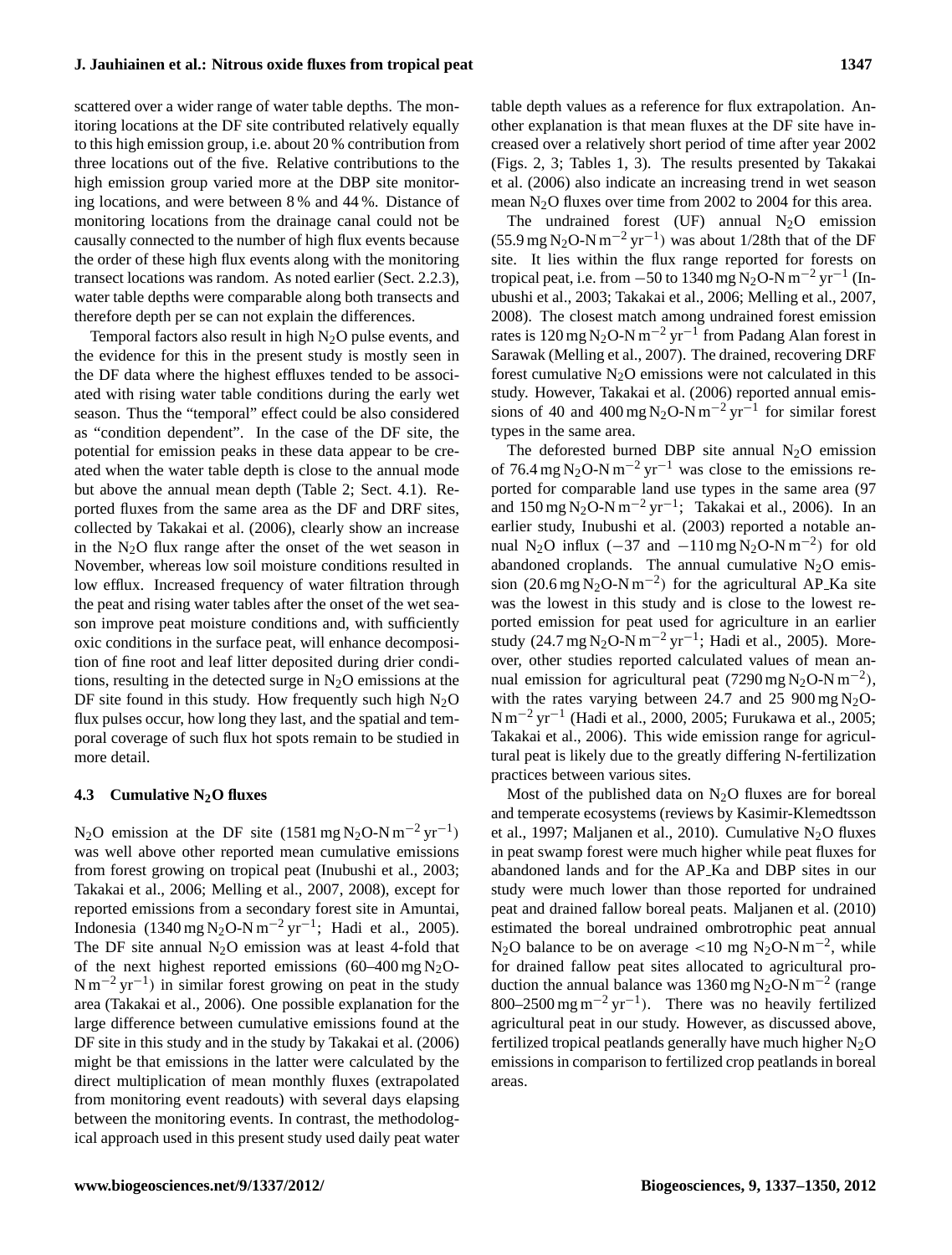# **4.4 N2O and GWP**

Carbon dioxide was quantitatively the main emitted GHG from all sites in this study, and contributed 98 % or more of the total GWP in the form of emissions of  $CO<sub>2</sub>$ , CH<sub>4</sub> and  $N_2O$ . The highest cumulative  $N_2O$  contribution to the total GWP (9.2 % of the total) occurred at the DF site (Fig. 5). It is worth noting that the DF site cumulative  $CO<sub>2</sub>$  emission was the highest (7283 g m<sup>-2</sup> yr<sup>-1</sup>) in this study, which further adds absolute and relative significance to the  $N_2O$ contribution. Cumulative CH<sup>4</sup> losses only exceed those of  $N_2O$  at the UF site (Fig. 5). In other studies, annual  $N_2O$ fluxes have ranged from −0.5 to 5.1 % of the total GWP of the three GHGs (based on Inubushi et al., 2003; Hadi et al., 2005; Melling et al., 2005a, 2005b, 2007, 2008). In comparison, Hadi et al. (2005) reported high annual  $N_2O$  emission contributions of 4.7 % (626.7 g  $CO<sub>2e</sub>$ ) of the total GWP in secondary forest in Amuntai (Indonesia), where the  $CO<sub>2</sub>$ emission was also very high (12 687 g m<sup>-2</sup> yr<sup>-1</sup>), and CH<sub>4</sub> emissions accounted for 1.1 % of the total GWP.

In non-forest systems,  $N_2O$  emissions have accounted for 3.7 % of the total GWP in sago and 1.0 % in oil palm plantation systems (Melling et al., 2005a, 2005b, 2007). In a study by Hadi et al. (2005), the relative contribution of  $N_2O$  to total GWP was reported to be 1.3 % in a rice-soybean rotation field, and  $0.2\%$  in a paddy field, whereas CH<sub>4</sub> was the second most important GHG source (1.1–11.3 % of the total GWP) after  $CO<sub>2</sub>$ . It should be remembered that these reported  $CO<sub>2</sub>$ emissions from tropical peat do not usually specifically separate the autotrophic emissions generated by live plants from the heterotrophic emissions that result from decomposition. As  $N_2O$  and CH<sub>4</sub> fluxes are from decomposition processes (only), the possible origin of  $CO<sub>2</sub>$  emissions both from decomposition and also from root respiration processes complicates the accurate determination of total GWP flux balances for these three gases in soil. Therefore,  $N_2O$  may make a much higher relative contribution to GWP from decomposition processes only. In addition, inclusion of highest peat  $N<sub>2</sub>O$  emissions (discussed in Sect.4.2) accurately in GHG emission budgets may require improvements in the monitoring techniques.

# **4.5 Challenges and opportunities in N2O data collection and processing**

The undrained tropical peat swamp forest floor is a continuum of differing environmental conditions that are created by microtopography (hummock–hollow variation) and vegetation. It was noted earlier (Sect. 2.1), that gas flux monitoring devices used in this study were not set up on hummocks in order to avoid breaking the delicate root systems which largely form these structures. The base surface levels, i.e. hollows, were more uniform and naturally free of vegetation cover, which was partly due to high surface peat wetness during the wet season. This surface type selection probably

# **1348 J. Jauhiainen et al.: Nitrous oxide fluxes from tropical peat**

accounts for the limited flux variation in the samples and also the increased comparability of fluxes between the forested sites. It is acknowledged, however, that much of the biomass turnover takes place in and on the hummocks, which form proportionally up to 50 % of the peat surface of these sites (Jauhiainen et al., 2005). Open peatlands, i.e. open burned and agricultural land sites, had simpler structures than the forest peatland systems because there was either no vegetation or the herbaceous vegetation was sparsely scattered over the higher peat surfaces. The potential role of vegetation in determining N2O flux remains to be studied. In this study, the limited capacity of the instrumentation enabled comparisons only of one typical peat surface type.

A major challenge in  $N<sub>2</sub>O$  emission monitoring is capturing the infrequent but very high fluxes that may occur on an irregular basis (Inubushi et al., 2003; Hadi et al., 2005; Takakai et al., 2006). Practically all  $N<sub>2</sub>O$  studies made on tropical peatlands are limited both by the low number of flux monitoring locations and the numbers of sampling events. There is a potential risk that the most important  $N_2O$  flux observations may be excluded or undervalued. In this study, the data, especially those for the UF and RDF sites, suffer from temporal irregularity in air sampling during dry and wet seasons, therefore the possible peak emissions related to cyclic water table depth changes and simultaneous differences in litter decomposition activity may have been missed. Based on the magnitude and number of high  $N_2O$  flux events detected, especially at the DF site, an even higher number of spatial and temporal replicates in flux monitoring are recommended. Air sampling with sufficient spatial replicates at each site should be made with an increased temporal intensity when the season is changing, in addition to monitoring during typical season conditions. Further investigations are required to determine whether such irregular high fluxes constitute an important component of the annual  $N_2O$  flux. Such investigations might determine a better way for integration of these sporadic fluxes into the cumulative emission calculation. Comparable challenges apply to our understanding of the biological mechanisms facilitating negative  $N_2O$  fluxes.

#### **5 Conclusions**

Drainage of tropical ombrotrophic forest systems increases organic matter mineralization rates in peat, although the litter deposition into peat may remain relatively unaffected. This results in enhanced GHG emissions, especially as  $CO<sub>2</sub>$ and N<sub>2</sub>O. The drained forest mean N<sub>2</sub>O flux was >10-fold in comparison to the fluxes for other sites, including mean flux in undrained peat swamp forest. For clear-felled sites (agricultural areas and deforested burned peat) emission rates were relatively modest, and this is associated with low Navailability in the peat substrate. Therefore, enhanced  $N_2O$ emission rates from drained peat after land use change can be a transient phenomenon when the nitrogen availability is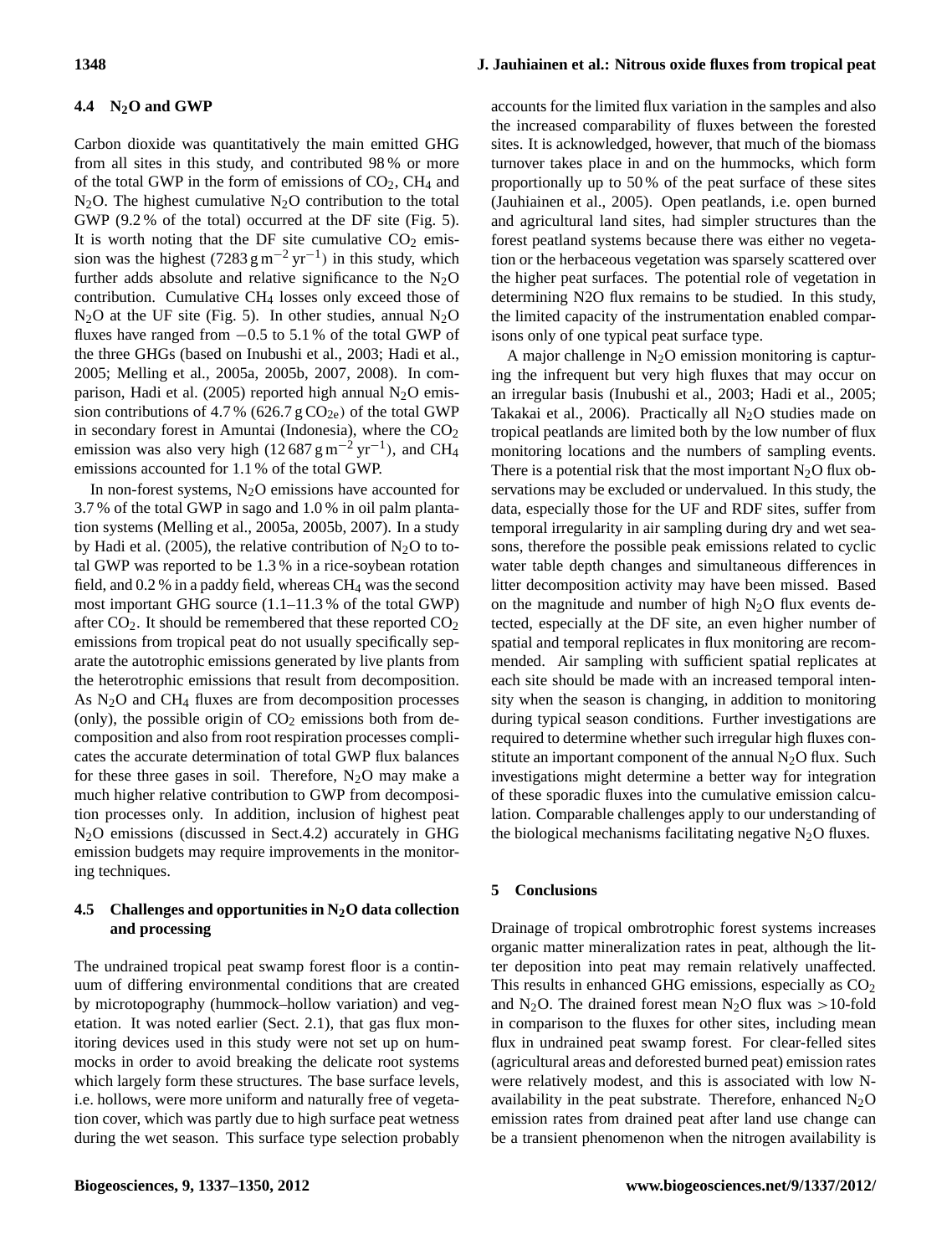# **J. Jauhiainen et al.: Nitrous oxide fluxes from tropical peat 1349**

not maintained at a high level from biological or artificial sources. The  $N<sub>2</sub>O$  flux rates show some degree of spatial and temporal variation in drained forest and deforested drained peatland. More intensive flux monitoring investigations on tropical peat soils are required in order to be confident that the impacts of very high, but potentially short-lived, fluxes are properly determined. It is possible that in annual  $N_2O$ flux budgets the peak fluxes are still underestimated due to insufficient replicates from collection or poor data modeling of stochastic peak mission events. Carbon dioxide has an outstanding GWP impact  $(>90\%)$  in tropical peat when concurrent  $CO<sub>2</sub>$ , CH<sub>4</sub> and N<sub>2</sub>O fluxes are compared across various land use types.

*Acknowledgements.* This work is the result of nearly 10-years of data collection supported by the EU INCO DC programmes; EUTROP, STRAPEAT, RESTORPEAT, and the Academy of Finland funded projects (KEYTROP and TROPEASS). Our special thanks are also due to colleagues who contributed a lot of their time to the gas sampling, especially Yarden Tundan and Nyahu Rumbang from CIMTROP. AusAid (Australian Government Overseas Development Program). KFCP program is thanked for financial support. Four referees are thanked for their constructive input.

Edited by: D. Zona

### **References**

- Davidson, E. A., Swank, W. T., and Perry, T. O.: Distinguishing be- tween nitrification and denitrification as sources of gaseous nitrogen production in soil, Appl. Environ. Microbiol., 52, 1280– 1286, 1986.
- Davidson, E. A., Keller, M., Erikson, H. E., Verchot, L. V., and Veldkamp, E.: Testing a conceptual model of soil emissions of nitrous and nitric oxide, Bioscience, 50, 667–680, 2000.
- Ehhalt, D., Prather, M., Dentener, F., Derwent, R., Dlugokencky, E., Holland, E., Isaksen, I., Katima, J., Kirchhoff, V., Matson, P., Midgley, P., and Wang, M.: Atmospheric chemistry and greenhouse gases, in: Climate Change: The Scientific Basis, edited by: Houghton, J. T. and Ding, Y., Cambridge University Press, Cambridge, 239–288, 2001.
- Furukawa, Y., Inubushi, K., Ali, M., Itang, A. M., and Tsuruta, H.: Effect of changing groundwater levels caused by land-use changes on greenhouse gas emissions from tropical peatlands, Nutr. Cycl. Agroecosys., 71, 81–91, 2005.
- Germer, J. and Sauerborn, J.: Estimation of the impact of oil palm plantation establishment on greenhouse gas balance, Environ. Dev. Sustain., 10, 697–716, 2008.
- Hadi, A., Inubushi, K., Purnomo, E., Razie, F., Yamakawa, K., and Tsuruta, H.: Effect of land-use change on nitrous oxide  $(N_2O)$ emission from tropical peatlands, Chemosphere, 2, 347–358, 2000.
- Hadi, A., Inubushi, K., Furukawa, Y., Purnomo, E., Rasmadi, M., and Tsuruta, H.: Greenhouse gas emissions from tropical peatlands of Kalimantan, Indonesia, Nutr. Cycl. Agroecosys., 71, 73– 80, 2005.
- Hashidoko, Y., Takakai, F., Toma, Y., Darung, U., Melling, L., Tahara, S., and Hatano, R.: Emergence and behaviors of acidtolerant *Janthinobacterium* sp. that evolves N<sub>2</sub>O from deforested tropical peatland, Soil Biol. Biochem., 40, 116–125, 2008.
- Hirano, T., Jauhiainen, J., Inoue, T., and Takahashi, H.: Controls on the carbon balance of tropical peatlands, Ecosystems, 12, 873– 887, 2009.
- Hooijer, A., van der Vat, M., Prinsen, G., Vernimmen, R., Brinkman, J., and Zijl, F.: Hydrology of the EMRP Area: Water Management Implications for Peatlands. Technical Report Number 2. Euroconsult Mott MacDonald and Deltares | Delft Hydraulics in association with DHV, Wageningen UR, Witteveen+Bos, PT MLD and PT INDEC, 131 pp., 2008.
- Hoscilo, A., Page, S. E., Tansey, K. J., and Rieley, J. O.: Effect of repeated fires on land-cover change on peatland in southern Central Kalimantan, Indonesia, from 1973 to 2005, Int. J. Wildland Fire, 20, 578–588, 2011.
- Hyvönen, N. P., Huttunen, J. T., Shurpali, N. J., Tavi, N. M., Repo, M. E., and Martikainen, P. J.: Fluxes of nitrous oxide and methane on an abandoned peat extraction site: Effect of reed canary grass cultivation, Bioresource Technol., 100, 4723–4730, 2009.
- Inubushi, K., Furukawa, Y., Hadi, A., Purnomo, E., and Tsuruta, H.: Seasonal changes of  $CO_2$ , CH<sub>4</sub> and N<sub>2</sub>O fluxes in relation to land-use change in tropical peatlands located in coastal area of South Kalimantan, Chemosphere, 52, 603–608, 2003.
- Jauhiainen, J., Takahashi, H., Heikkinen, J. E. P., Martikainen, P. J., and Vasander, H.: Carbon fluxes from a tropical peat swamp forest floor, Global Change Biol., 11, 1788–1797, 2005.
- Jauhiainen, J., Limin, S., Silvennoinen, H., and Vasander, H.: Carbon dioxide and methane fluxes in drainage affected tropical peat before and after hydrological restoration, Ecology, 89, 3503– 3514, 2008.
- Jauhiainen, J., Hooijer, A., and Page, S. E.: Carbon dioxide emissions from an Acacia plantation on peatland in Sumatra, Indonesia, Biogeosciences, 9, 617–630, doi:10.5194/bg-9-617-2012, 2012.
- Kasimir-Klemedtsson, Å., Klemedtsson, L., Berglund, K., Martikainen, P., Silvola, J., and Oenema, O.: Greenhouse gas emissions from farmed organic soils: a review, Soil Use Manage., 13, 245–250, 1997.
- Kiese, R., Hewett, B., Graham, A., and Butterbach-Bahl, K.: Seasonal variability of  $N_2O$  emissions and CH<sub>4</sub> uptake by tropical rainforest soils of Queensland, Australia, Global Biogeochem. Cy., 17, 1043–1054, 2003.
- Laiho, R., Vasander, H., Penttilä, T., and Laine, J.: Dynamics of plant-mediated organic matter and nutrient cycling following water-level drawdown in boreal peatlands, Global Biogeochem. Cy., 17, 1053, [doi:10.1029/2002GB002015,](http://dx.doi.org/10.1029/2002GB002015) 2003.
- Liu, X.-R., Dong, Y.-S., Qi, Y.-C., and Li, S. G.:  $N_2O$  fluxes from the native and grazed semi-arid steppes and their driving factors in Inner Mongolia, China, Nutr. Cycl. Agroecosyst., 86, 231– 240, 2010.
- Maljanen, M., Martikkala, M., Koponen, H. T., Virkajarvi, P., ¨ and Martikainen, P. J.: Fluxes of nitrous oxide and nitric oxide from experimental excreta patches in boreal agricultural soil, Soil Biol. Biochem., 39, 914–920, 2007.
- Maljanen, M., Sigurdsson, B. D., Gudmundsson, J., Oskarsson, H., ´ Huttunen, J. T., and Martikainen, P. J.: Greenhouse gas balances